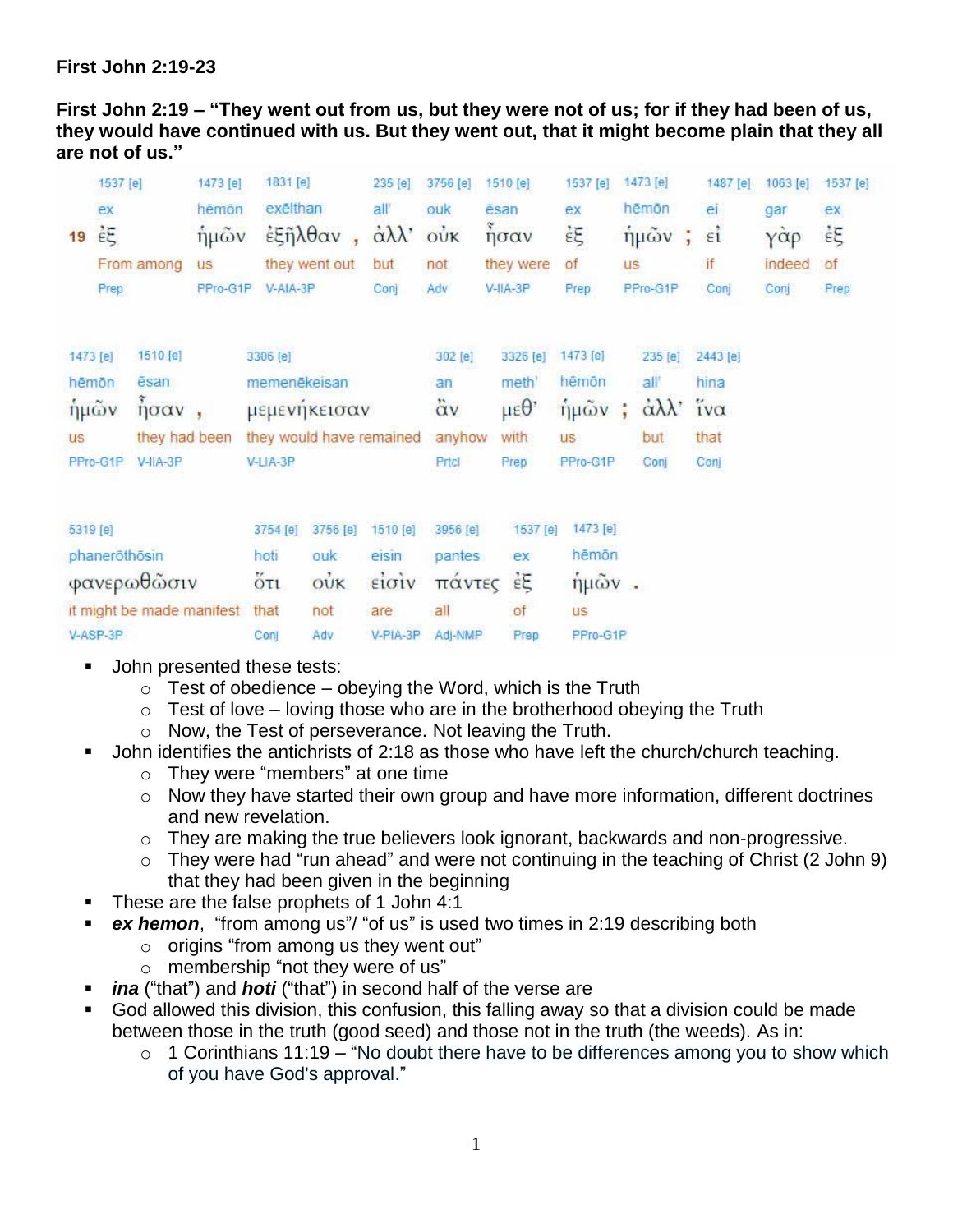- o Revelation 2:2 to the Ephesian church, "I know your deeds, your hard work and your perseverance. I know that you cannot tolerate wicked people, that you have tested those who claim to be apostles but are not, and have found them false."
- o Revelation 2:14-15 to Pergamum
- o Revelation 2:20 to Thyatira,
- Unity is a priority, but commitment to the truth is much more of an issue in the Bible
	- The secessionists doctrine is being revealed in these verses:
		- $\circ$  They believed they had fellowship with God (1:5)
		- $\circ$  They do not believe they have a sin nature (1:8)
		- $\circ$  They believe they have not committed sins (1:10)
		- o They believe they live in God (2:6)
		- $\circ$  They believe they are in the light (2:9)
		- $\circ$  Denied Jesus is the Christ (2:22) this phase here in 2:22 is the topic statement that includes many other false claims and beliefs about Jesus by these antichrists:
			- **Deny Jesus is the Messiah**
			- **Deny that Jesus is God's Son**
			- Deny that the Son of God came in the flesh
			- **Deny that Jesus death was real**
			- **Deny that Jesus death was substitutionary for the sins of the world**
		- .  $\circ$  They tried to lead the readers of this letter astray (2:26)

# **First John 2:20 – "But you have been anointed by the Holy One, and you all have knowledge**."

|                      |     | 5545 [e]          |                                                  |                                              |     |                |                                    |                | 3956 [e]          |                                                                 |
|----------------------|-----|-------------------|--------------------------------------------------|----------------------------------------------|-----|----------------|------------------------------------|----------------|-------------------|-----------------------------------------------------------------|
| kai                  |     |                   | echete                                           | apo                                          | tou | Hagiou         | kai                                | oidate         | pantes            |                                                                 |
| $20 \times \alpha i$ |     |                   |                                                  |                                              |     |                |                                    |                |                   |                                                                 |
| And                  | you |                   |                                                  | from                                         |     |                |                                    |                |                   |                                                                 |
| Conj                 |     |                   |                                                  | Prep                                         |     |                | Coni                               | V-RIA-2P       | Adj-NMP           |                                                                 |
|                      |     | 2532 [e] 4771 [e] | hymeis chrisma<br>ύμεῖς χρῖσμα<br>PPro-N2P N-ANS | 2192 [e]<br>[the] anointing have<br>V-PIA-2P |     | 575 [e]<br>the | 3588 [e] 40 [e]<br>Art-GMS Adj-GMS | Holy [One] and | 2532 [e] 1492 [e] | έχετε, άπὸ τοῦ Άγίου, καὶ οἴδατε πάντες.<br>you know all things |

- *kai hymeis*, "but you" is contrasting the faithful believers who have stayed in the church with the antichrist secessionist who have left.
- This verse is encouraging the believers NOT to be intimidated or bullied or impressed by the progressives who are the secessionist
- *chrio*, to anoint" is a key word in these verses beginning in 2:18 creating a series of puns. We see it in these places:
	- o *chrisma*, "anointing"
	- o *antichristos*, "antichrist"
	- o *Christos*, "Christ"
- There is the anti-anointed who has left, but John's readers are the anointed.
- In the OT the anointing separated a thing/person for God. It indicated the Spirit of God had come to do a work. (1 Sam. 16:13; Isaiah 61:1
- Jesus was anointed by the Spirit at his baptism (Acts 10:38; Luk 4:18)
- John had already written in John 14:17; 15:26; 16:13 about the Paraclete, the Holy Spirit, being given by Jesus to teach the believers and lead them into all truth.
- *tou hagiou*, the Holy (One)" is most likely Jesus (it is definitely God, but probably the Son and not the Father) because:
	- o Mark 1:24 ""What do you want with us, Jesus of Nazareth? Have you come to destroy us? I know who you are--the Holy One of God!"
	- o John 6:69 "We have come to believe and to know that you are the **Holy One** of God."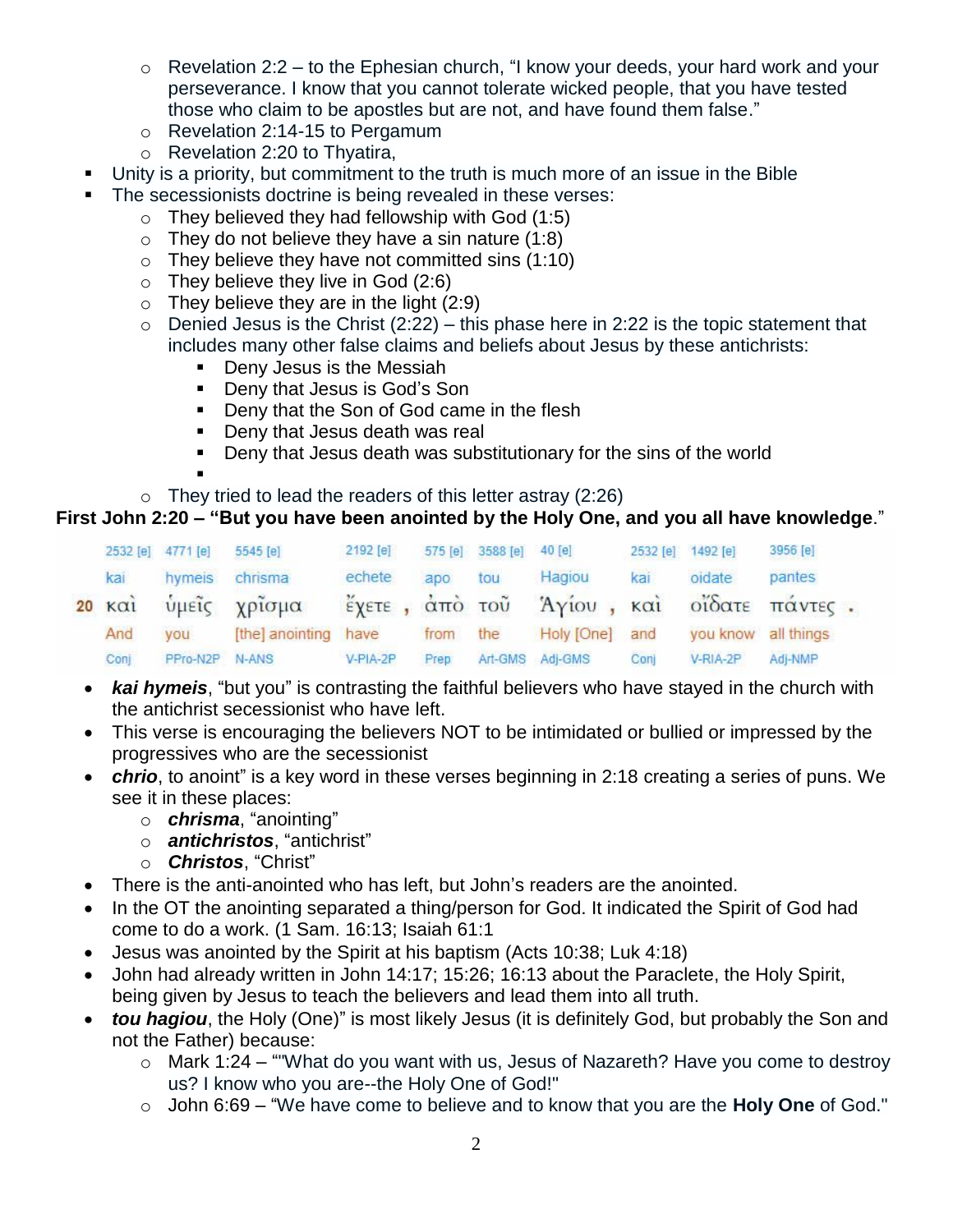- o Acts 3:14 "You disowned the **Holy** and Righteous One and asked that a murderer be released to you."
- o Jesus is the giver of the Spirit Acts 2:33 "Exalted to the right hand of God, **he has received** from the Father the promised **Holy Spirit and has poured out** what you now see and hear."
- "And you know all things" is here *kai iodate pantes*.
	- $\circ$  The word "truth" is supplied from 2:21.
	- o Some texts have "all of you know"
	- o It seems the best text is written above "and you know all things".
	- o This is referring to John's readers already knowing all the truth about the Gospel, Jesus Christ, the church, etc. The point being, John's readers do not need "more truth". They do not need to hear the new teaching and the progressive ideas of the secessionists, the antichrists.

#### **First John 2:21 – "I write to you, not because you do not know the truth, but because you know it, and because no lie is of the truth**."

|                    | 3756 [e]                               | 1125 [e]         | 4771 [e]                              |                  | 3754 [e] | 3756 [e]            | 1492 [e] |                | 3588 [e]        | 225 [e]              | 235 [e]         | 3754 [e]            |  |
|--------------------|----------------------------------------|------------------|---------------------------------------|------------------|----------|---------------------|----------|----------------|-----------------|----------------------|-----------------|---------------------|--|
|                    | ouk                                    | egrapsa          | hymin                                 |                  | hoti     | ouk                 | oidate   | tēn            |                 | alētheian            | all'            | hoti                |  |
| 21                 | $\dot{\text{o}}\dot{\text{U}}\text{K}$ | έγραψα           | $\frac{1}{\mathbf{U}}\mathbf{\mu}$ ιν |                  | 5T1      | OUK                 | οΐδατε   | $T\ddot{H}V$   |                 | αλήθειαν             | άλλ' ότι        |                     |  |
|                    | not                                    | I have written   | to you                                |                  | because  | not                 | you know | the            |                 | truth                | but             | because             |  |
|                    | Adv                                    | $V-AIA-1S$       |                                       | PPro-D2P         | Coni     | Adv                 | V-RIA-2P |                | Art-AFS         | N-AFS                | Conj            | Conj                |  |
| 1492 [e]<br>oidate |                                        | 846 [e]<br>autēn | 2532 [e]<br>kai                       | 3754 [e]<br>hoti | 3956 [e] | 5579 [e]<br>pseudos |          | 1537 [e]<br>ek | 3588 [e]<br>tēs | 225 [e]<br>alētheias | 3756 [e]<br>ouk | 1510 [e]<br>estin   |  |
|                    |                                        |                  |                                       |                  | pan      |                     |          |                |                 |                      |                 |                     |  |
|                    | οΐδατε                                 | αὐτήν            | $k\alpha i$                           | $\overline{6}π$  | πᾶν      | ψεὖδος              |          | $\epsilon$ K   | τῆς             | άληθείας             | $\vec{ow}$      | $\frac{v}{2}$ στιν. |  |
|                    | you know                               | it               | and                                   | that             | any      | lie                 |          | of             | the             | truth                | not             | is                  |  |
|                    | V-RIA-2P                               | PPro-AF3S        | Coni                                  | Con              | Adi-NNS  | <b>N-NNS</b>        |          | Prep           | Art-GFS         | N-GFS                | Adv             | $V-PIA-3S$          |  |

- John makes it clear he is not writing a group of people who do NOT know the truth.
- John is writing not to teach them something new, but to remind them that they already know the truth!
- The truth they have been given does NOT produce lies like the ones they are hearing from the secessionist.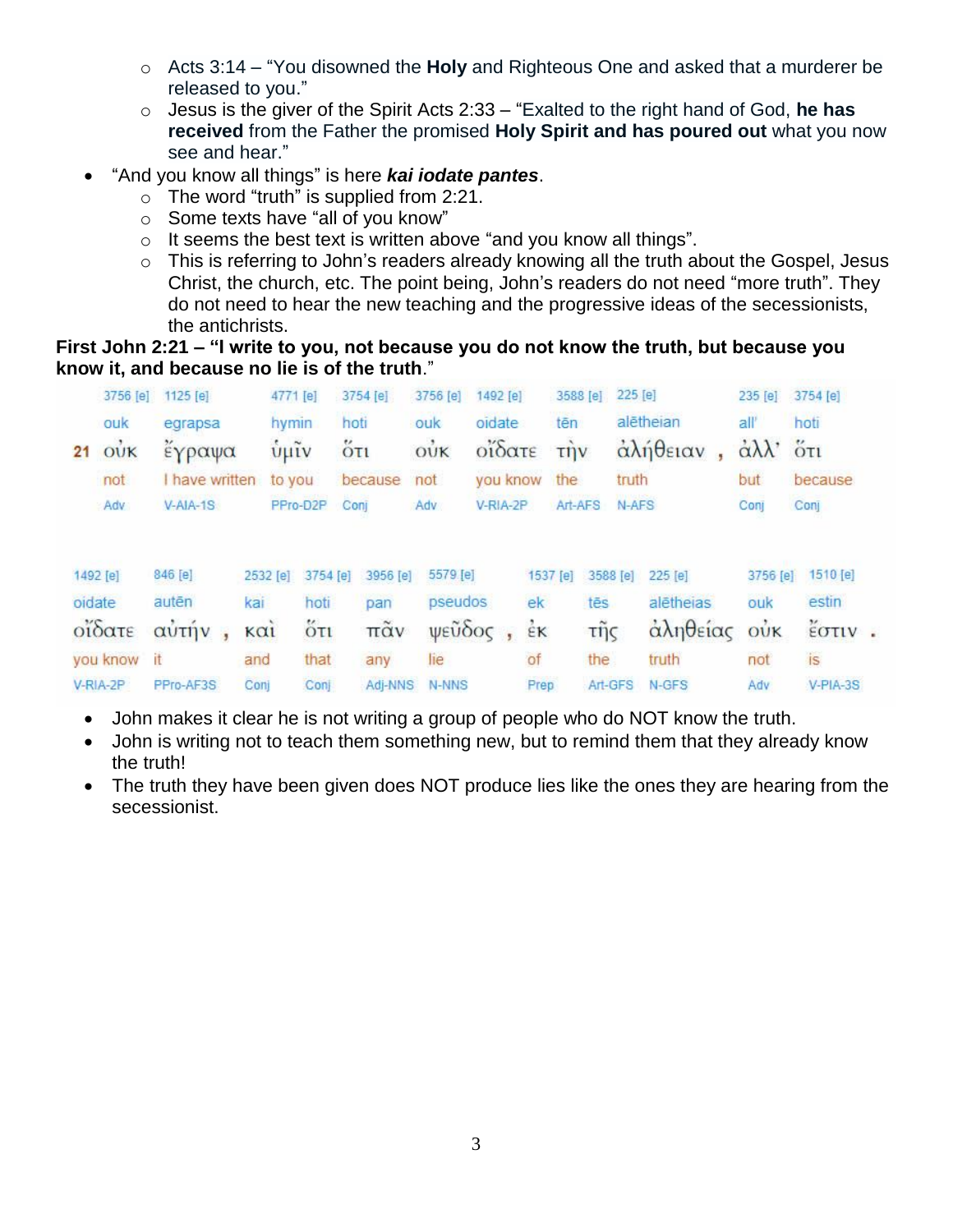| 22                                   | 5101 [e]<br>Tis<br>Tíc<br>Who | <b>IPro-NMS</b>                               | 1510 [e]<br>estin<br>έστιν<br>is.<br>V-PIA-3S | ho<br>$\dot{\circ}$<br>the                             | 3588 [e]<br>Art-NMS                            | 5583 [e]<br>pseustēs<br>ψεύστης<br>liar<br>N-NMS |                                             | 1487 [e]<br>ei<br>εí<br>if<br>Conj |                                          | 3361 [e]<br>mē<br>$\mu \dot{\eta}$<br>not<br>Adv | 3588 [e]<br>ho<br>$\dot{\circ}$<br>The [one]<br>Art-NMS |  | 720 [e]<br>arnoumenos<br>αρνούμενος<br>denying<br>V-PPM/P-NMS  | 3754 [e]<br>hoti<br>$5\tau$<br>that<br>Conj             | 2424 [e]<br>lēsous<br>Ίησοῦς<br>Jesus<br>N-NMS |
|--------------------------------------|-------------------------------|-----------------------------------------------|-----------------------------------------------|--------------------------------------------------------|------------------------------------------------|--------------------------------------------------|---------------------------------------------|------------------------------------|------------------------------------------|--------------------------------------------------|---------------------------------------------------------|--|----------------------------------------------------------------|---------------------------------------------------------|------------------------------------------------|
| 3756 [e]<br>ouk<br>oùk<br>not<br>Adv |                               | 1510 [e]<br>estin<br>έστιν<br>is.<br>V-PIA-3S |                                               | 3588 [e]<br>ho<br>$\dot{\circ}$<br>the<br>Art-NMS      | 5547 [e]<br>Christos<br>Christ<br><b>N-NMS</b> | Χριστός ?                                        |                                             | <b>This</b>                        | 3778 [e]<br>houtos<br>ούτός<br>DPro-NMS  | 1510 [e]<br>estin<br>έστιν<br>is.<br>$V-PIA-3S$  | 3588 [e]<br>ho<br>$\dot{\circ}$<br>the<br>Art-NMS       |  | 500 [e]<br>antichristos<br>άντίχριστος,<br>antichrist<br>N-NMS | 3588 [e]<br>ho<br>$\dot{\circ}$<br>The [one]<br>Art-NMS |                                                |
| 720 [e]                              | denying<br>V-PPM/P-NMS        | arnoumenos<br>αρνούμενος                      |                                               | 3588 [e]<br>ton<br><b>TÒV</b><br>the<br><b>Art-AMS</b> | 3962 [e]<br>Patera<br>Father<br>N-AMS          | Πατέρα                                           | 2532 [e]<br>kai<br>$k\alpha$<br>and<br>Conj |                                    | 3588 [e]<br>ton<br>τòν<br>the<br>Art-AMS | 5207 [e]<br>Huion<br>Yióv.<br>Son<br>N-AMS       |                                                         |  |                                                                |                                                         |                                                |

### **First John 2:22 – "Who is the liar but he who denies that Jesus is the Christ? This is the antichrist, he who denies the Father and the Son."**

### **First John 2:23 – "No one who denies the Son has the Father. Whoever confesses the Son has the Father also."**

|    | 3956 [e]              | 3588 [e]            | 720 [e]                  |          | 3588 [e]               | 5207 [e]       | 3761 [e]                                    | 3588 [e]   | 3962 [e]         | 2192 [e]                                                      | 3588 [e]  |
|----|-----------------------|---------------------|--------------------------|----------|------------------------|----------------|---------------------------------------------|------------|------------------|---------------------------------------------------------------|-----------|
| 23 | pas<br>$π\tilde{α}$ ς | ho<br>$\dot{\circ}$ | arnoumenos<br>αρνούμενος | ton      | <b>TOV</b>             | Huion<br>Yiov, | oude<br>$o\dot{v}\delta\dot{\epsilon}$      | ton<br>τòν | Patera<br>Πατέρα | echei<br>$\check{\epsilon}$ $\chi$ $\epsilon$ $\iota$ $\circ$ | ho        |
|    | Everyone              | 富                   | denying                  |          | the                    | Son            | neither                                     | the        | Father           | has he                                                        | The [one] |
|    | Adj-NMS               | Art-NMS             | V-PPM/P-NMS              |          | Art-AMS                | N-AMS          | Adv                                         | Art-AMS    | N-AMS            | V-PIA-3S                                                      | Art-NMS   |
|    | 3670 [e]              | 3588 [e]            | 5207 [e]                 | 2532 [e] | 3588 [e]               | 3962 [e]       | 2192 [e]                                    |            |                  |                                                               |           |
|    | homologon             | ton                 | Huion:                   | kai      | ton                    | Patera         | echei                                       |            |                  |                                                               |           |
|    | ομολογών              | τòν                 | Yiov,                    | καί      | $\overrightarrow{cov}$ | Πατέρα         | $\epsilon$ $\chi$ $\epsilon$ <sup>1</sup> . |            |                  |                                                               |           |
|    | confessing            | the                 | Son                      | also     | the                    | Father         | has                                         |            |                  |                                                               |           |
|    | V-PPA-NMS             | Art-AMS             | N-AMS                    | Coni     | Art-AMS                | N-AMS          | V-PIA-3S                                    |            |                  |                                                               |           |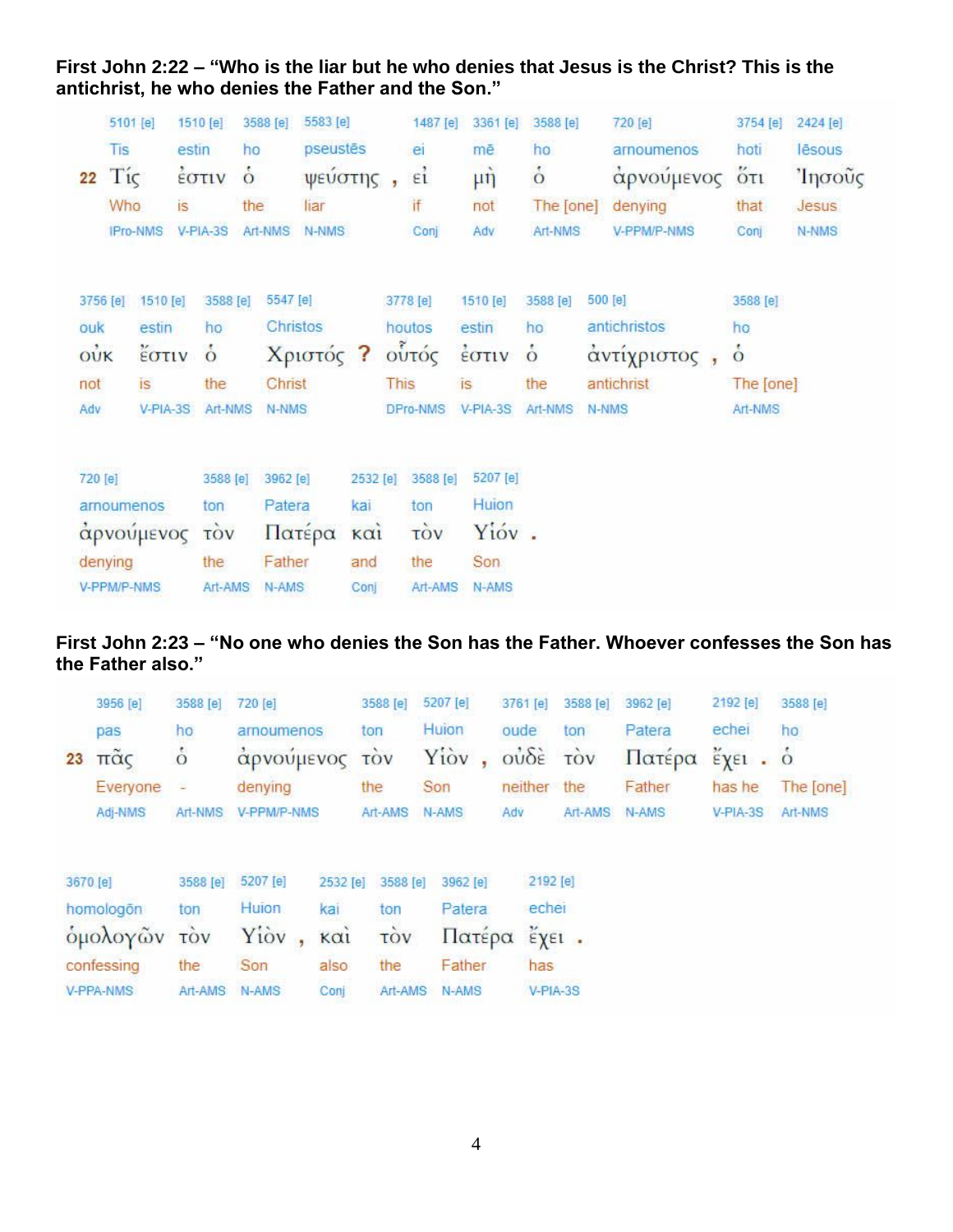**First John 2:24 – "Let what you heard from the beginning abide in you. If what you heard from the beginning abides in you, then you too will abide in the Son and in the Father."**

| 4771 [e]<br>hymeis<br>24<br>You | $ύ\mu ε$ $\tilde{i}$ ς,<br>PPro-N2P | 3739 [e]<br>ho<br>$\ddot{\circ}$<br>what<br>RelPro-ANS | 191 [e]<br>ēkousate.<br>ήκούσατε<br>$V- AIA-2P$ | you have heard | 575 [e]<br>ap'<br>$\alpha$ <sup><math>\pi</math></sup><br>from<br>Prep | 746 [e]<br>archēs<br>άρχῆς<br>N-GFS | [the] beginning | 1722 [e]<br>en<br>$\dot{\varepsilon}$ v<br>$\mathsf{In}$<br>Prep | 4771 [e]<br>hymin<br>$\tilde{\psi}$ μῖν<br>you<br>PPro-D2P | 3306 [e]<br>menetō<br>μενέτω<br>let it abide<br>V-PMA-3S | $\mathbf{r}$ | 1437 [e]<br>ean<br>$\ddot{\epsilon}$ àv<br>if<br>Conj | 1722 [e]<br>en<br>έv<br>in.<br>Prep |
|---------------------------------|-------------------------------------|--------------------------------------------------------|-------------------------------------------------|----------------|------------------------------------------------------------------------|-------------------------------------|-----------------|------------------------------------------------------------------|------------------------------------------------------------|----------------------------------------------------------|--------------|-------------------------------------------------------|-------------------------------------|
| 4771 [e]                        | 3306 [e]                            |                                                        | 3739 [e]                                        | 575 [e]        | 746 [e]                                                                |                                     | 191 [e]         |                                                                  | 2532 [e]                                                   | 4771 [e]                                                 | 1722 [e]     | 3588 [e]                                              |                                     |
| hymin                           | meinē                               |                                                        | ho                                              | ap'            | arches                                                                 |                                     | ēkousate        |                                                                  | kai                                                        | hymeis                                                   | en           | tō                                                    |                                     |
| $\frac{1}{\psi}$ μῖν            | μεινη                               |                                                        | ts.<br>$\circ$                                  | $\alpha \pi$ ' | άρχης                                                                  |                                     | ηκουσατε        |                                                                  | K <sub>α1</sub>                                            | <i>υμείς</i>                                             | έV           | $\tau\ddot{\omega}$                                   |                                     |
| vou                             |                                     | should abide                                           | what                                            | from           |                                                                        | [the] beginning                     |                 | you have heard                                                   | also                                                       | you                                                      | in           | the                                                   |                                     |
| PPro-D2P                        | V-ASA-3S                            |                                                        | RelPro-ANS                                      | Prep           | N-GFS                                                                  |                                     | V-AIA-2P        |                                                                  | Conj                                                       | PPro-N2P                                                 | Prep.        |                                                       | Art-DMS                             |
| 5207 [e]                        | 2532 [e]                            | 1722 [e]                                               | 3588 [e]                                        | 3962 [e]       | 3306 [e]                                                               |                                     |                 |                                                                  |                                                            |                                                          |              |                                                       |                                     |
| Huiō                            | kai                                 | en                                                     | tō                                              | Patri          | meneite                                                                |                                     |                 |                                                                  |                                                            |                                                          |              |                                                       |                                     |
| Yiệ                             | $K\alpha$ <sub>1</sub>              | EV                                                     | τῷ                                              | Πατρί          | μενεΐτε.                                                               |                                     |                 |                                                                  |                                                            |                                                          |              |                                                       |                                     |
| Son                             | and                                 | in                                                     | the                                             | Father         | will abide                                                             |                                     |                 |                                                                  |                                                            |                                                          |              |                                                       |                                     |
| N-DMS                           | Conj                                | Prep                                                   | Art-DMS                                         | N-DMS          | V-FIA-2P                                                               |                                     |                 |                                                                  |                                                            |                                                          |              |                                                       |                                     |

### **First John 2:25 – "And this is the promise that he made to us — eternal life**."

|                | 2532 [e] 3778 [e] | 1510 [e] 3588 [e]                                                    |               | 1860 [e]     | 3739 [e]   | 846 [e]            | 1861 [e]                    | 1473 [e]  | 3588 [e] |
|----------------|-------------------|----------------------------------------------------------------------|---------------|--------------|------------|--------------------|-----------------------------|-----------|----------|
| kai            | haute             | estin                                                                | hē            | epangelia    | hên        | autos              | epēngeilato                 | hēmin     | tēn      |
| $25 \text{ K}$ | αύτη              | $\frac{2}{2}$ $\sigma$ $\frac{1}{2}$ $\sigma$ $\frac{1}{2}$ $\sigma$ |               | έπαγγελία ήν |            |                    | αύτος έπηγγείλατο ήμιν: την |           |          |
| And            | this              | IS <sup></sup>                                                       | the           | promise      | that       | he                 | promised                    | <b>US</b> |          |
| Conj           | DPro-NFS          | $V-PIA-3S$                                                           | Art-NFS N-NFS |              | RelPro-AFS | PPro-NM3S V-AIM-3S |                             | PPro-D1P  | Art-AFS  |
|                |                   |                                                                      |               |              |            |                    |                             |           |          |

2222 [e] 3588 [e] 166 [e] zōēn tēn aionion ζωήν την αιώνιον. eternal life  $\sim$ N-AFS Art-AFS Adj-AFS

**First John 2:26 – "I write these things to you about those who are trying to deceive you."**